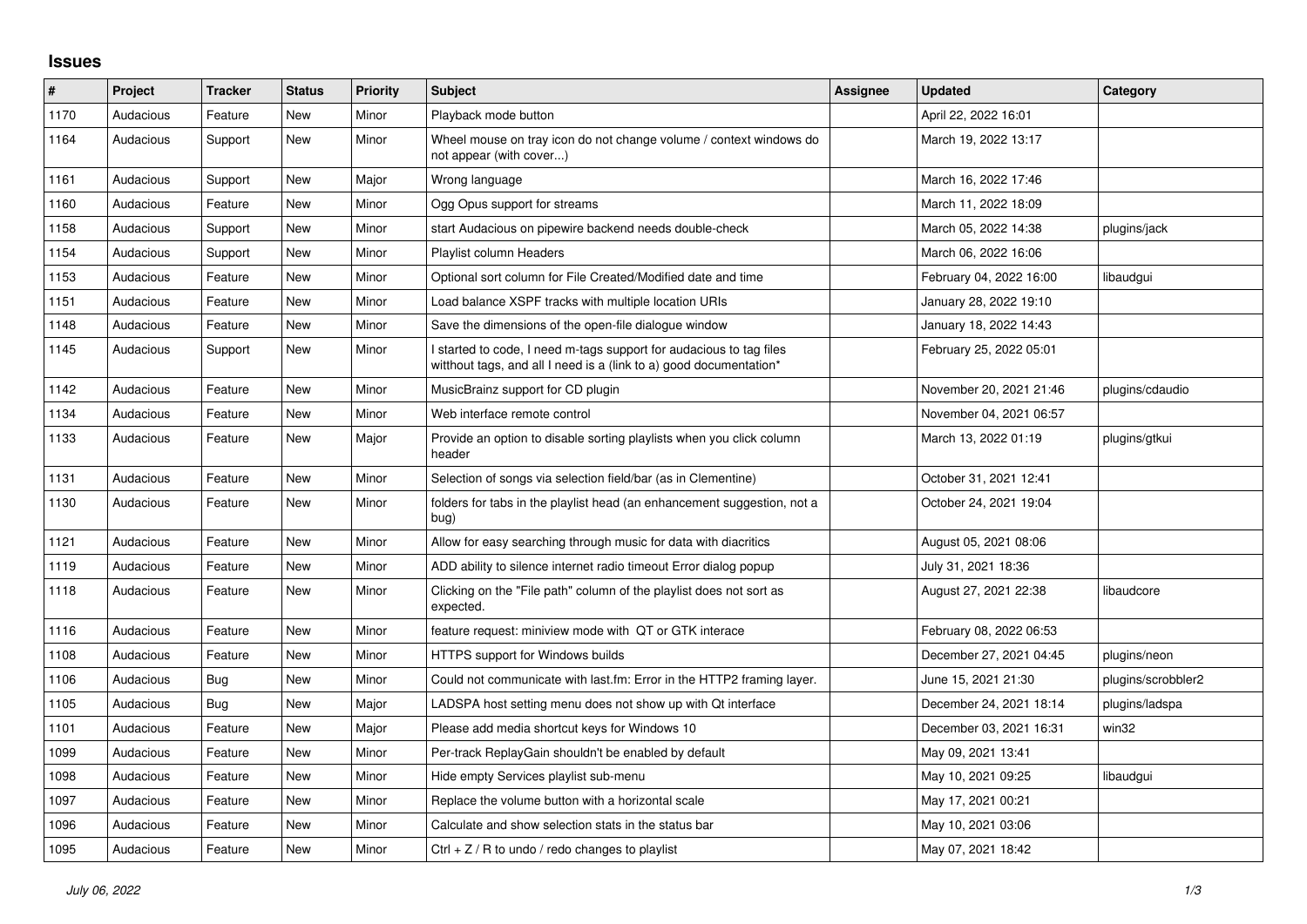| $\#$ | Project   | <b>Tracker</b> | <b>Status</b> | <b>Priority</b> | <b>Subject</b>                                                                                      | <b>Assignee</b> | <b>Updated</b>          | Category            |
|------|-----------|----------------|---------------|-----------------|-----------------------------------------------------------------------------------------------------|-----------------|-------------------------|---------------------|
| 1093 | Audacious | Feature        | New           | Minor           | Make the Song Dialog (Qt) window wider by default                                                   |                 | May 17, 2021 15:36      |                     |
| 1092 | Audacious | Feature        | <b>New</b>    | Minor           | Reread metadata on play option                                                                      |                 | April 30, 2021 03:35    |                     |
| 1091 | Audacious | Feature        | New           | Minor           | Built-in lyrics support                                                                             |                 | April 28, 2021 18:24    |                     |
| 1088 | Audacious | Feature        | New           | Minor           | plugin: status icon: ADD option to select tray mouse Middle Click action                            |                 | April 11, 2021 12:05    | plugins/statusicon  |
| 1082 | Audacious | Feature        | New           | Minor           | File writer option to pad track numbers with leading zeros                                          |                 | March 31, 2021 00:15    | plugins/filewriter  |
| 1072 | Audacious | Feature        | New           | Minor           | QT AOSD plugin                                                                                      |                 | February 17, 2021 21:18 | plugins/aosd        |
| 1071 | Audacious | Feature        | <b>New</b>    | Minor           | Linkage could be improved for packagers.                                                            |                 | March 31, 2021 00:32    |                     |
| 1067 | Audacious | Feature        | New           | Minor           | Equalizer adjustments are coarse.                                                                   |                 | February 11, 2021 10:09 |                     |
| 1066 | Audacious | Feature        | New           | Minor           | Allow Equalizer window to be resized.                                                               |                 | February 11, 2021 10:05 |                     |
| 1058 | Audacious | Feature        | <b>New</b>    | Minor           | Allow changing the language/locale in settings                                                      |                 | January 30, 2021 18:11  |                     |
| 1057 | Audacious | Feature        | New           | Minor           | Matroska (mka) chapter support                                                                      |                 | August 27, 2021 22:54   |                     |
| 1048 | Audacious | Feature        | New           | Minor           | PipeWire support                                                                                    |                 | May 04, 2022 19:36      |                     |
| 1047 | Audacious | Feature        | New           | Minor           | Stop playing after any chosen track                                                                 |                 | December 29, 2020 01:23 |                     |
| 1046 | Audacious | Feature        | New           | Minor           | Add all id3v2 frames in the settings of Playlist available columns                                  |                 | December 28, 2020 21:14 | plugins/gtkui       |
| 1014 | Audacious | <b>Bug</b>     | <b>New</b>    | Minor           | Some .VGM/.VGZ files fail to play                                                                   |                 | August 17, 2020 15:29   | plugins/console     |
| 1013 | Audacious | Feature        | New           | Minor           | Request re Album Art using music file metatag                                                       |                 | August 03, 2020 22:48   |                     |
| 1011 | Audacious | Feature        | New           | Minor           | Visible separator of folders in the playlist                                                        |                 | July 18, 2020 16:10     |                     |
| 998  | Audacious | Feature        | New           | Trivial         | aacgain in aac / r128 in opus                                                                       |                 | June 01, 2021 10:44     |                     |
| 996  | Audacious | Feature        | New           | Minor           | Refine playlists when searching (search all playlists)                                              |                 | June 16, 2020 09:58     |                     |
| 995  | Audacious | Feature        | New           | Minor           | Add star rating to songs                                                                            |                 | June 16, 2020 09:56     |                     |
| 993  | Audacious | Bug            | New           | Minor           | Lyrics for streamed content are written to cache but not read.                                      |                 | June 07, 2020 13:10     | plugins/lyricwiki   |
| 987  | Audacious | Feature        | New           | Minor           | Closing of Search Library tool by same method as opening it                                         |                 | May 13, 2020 00:15      |                     |
| 973  | Audacious | <b>Bug</b>     | New           | Minor           | "snd_pcm_recover failed" alsa error and "String leaked" warnings                                    |                 | August 28, 2021 08:52   |                     |
| 969  | Audacious | Feature        | New           | Minor           | streamtuner plugin: Please add column-sortability, or at least sort<br>alphabetically by 1st column |                 | June 16, 2020 09:54     | plugins/streamtuner |
| 968  | Audacious | Feature        | New           | Minor           | Loop PSF files at normal loop points during repeat mode                                             |                 | April 16, 2020 03:25    | plugins/psf         |
| 956  | Audacious | Feature        | New           | Minor           | Stream to chromecast                                                                                |                 | January 11, 2021 01:19  |                     |
| 955  | Audacious | Feature        | New           | Minor           | Enqueue option                                                                                      |                 | April 09, 2020 03:54    |                     |
| 945  | Audacious | Feature        | New           | Minor           | Balance control in newer interface                                                                  |                 | March 23, 2020 13:28    | plugins/qtui        |
| 943  | Audacious | Feature        | New           | Minor           | Being able to add several folders to the library, and arrange that<br>Audacious recognizes symlinks |                 | March 23, 2020 15:41    | plugins/search tool |
| 924  | Audacious | Feature        | New           | Minor           | Option to replace playlist contents by drag and drop                                                |                 | December 02, 2019 20:15 |                     |
| 918  | Audacious | Feature        | New           | Minor           | Replace libguess with libuchardet                                                                   |                 | November 19, 2019 05:50 |                     |
| 913  | Audacious | Feature        | New           | Minor           | Play / create new playlist from selection                                                           |                 | December 02, 2019 20:13 | plugins/qtui        |